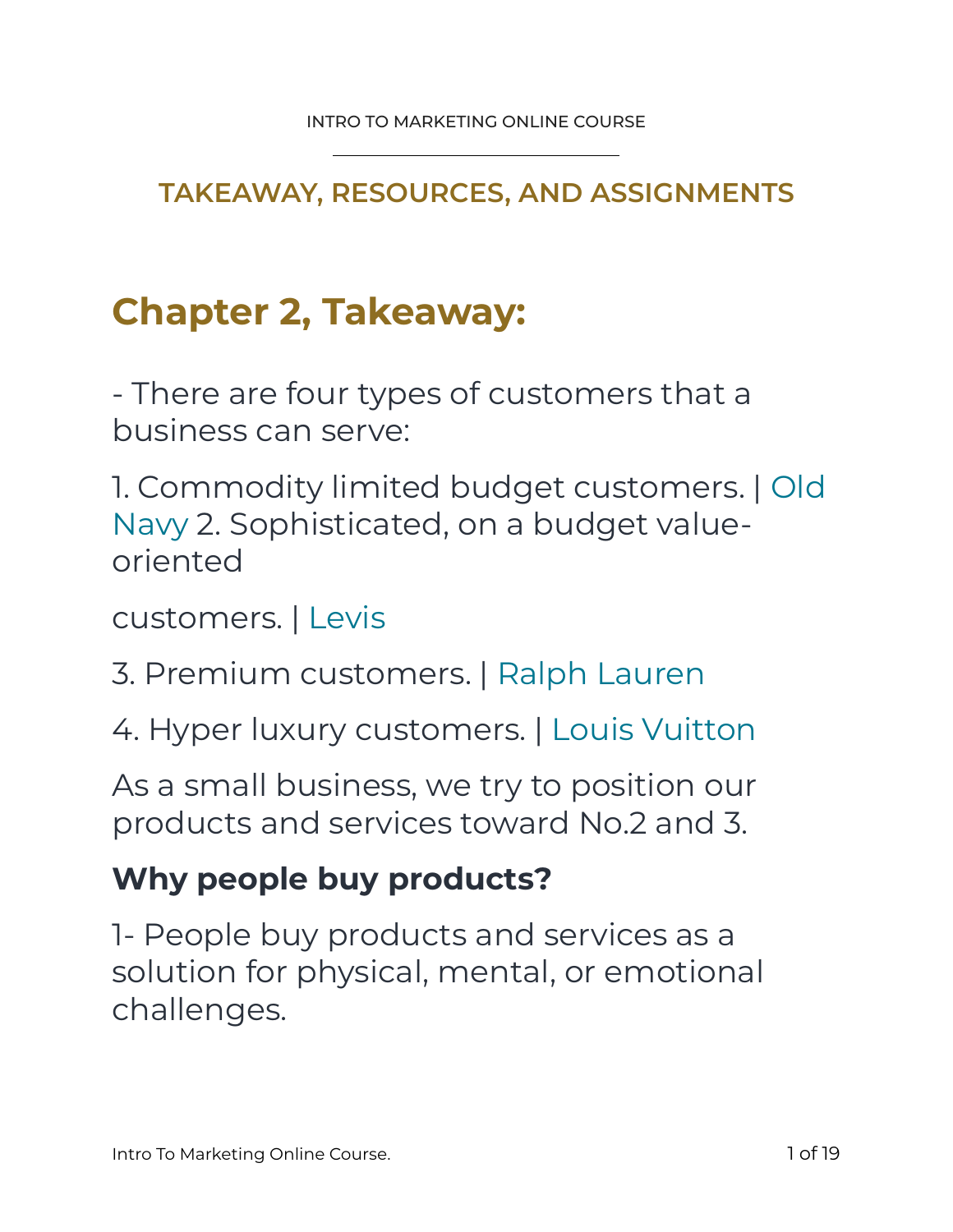2- People buy products to fulfill a desire.

3- People buy products to avoid pain and fear.

4- People buy products and services to resolve a conflict.

## **- Human Desires:**

1. Acceptance, the need for approval.

2. Curiosity, the need to learn.

3. Eating and the craving for food.

4. Family, the need to belong, and raising children.

5. Independence, the need for individuality.

6. Health, the need for a healthy mind and body.

7. Power, the need for influence and prestige.

- 8. Romance, the need for love and sex.
- 9. Social contact, the need for friendship.

10. Tranquility, the need to be safe.

11. Happiness, the need to be fulfilled.

Different People will strive to achieve different desires at whatever cost it takes. "don't sell products and services, promote desires, dreams, hopes, and opportunities."

## **Examples:**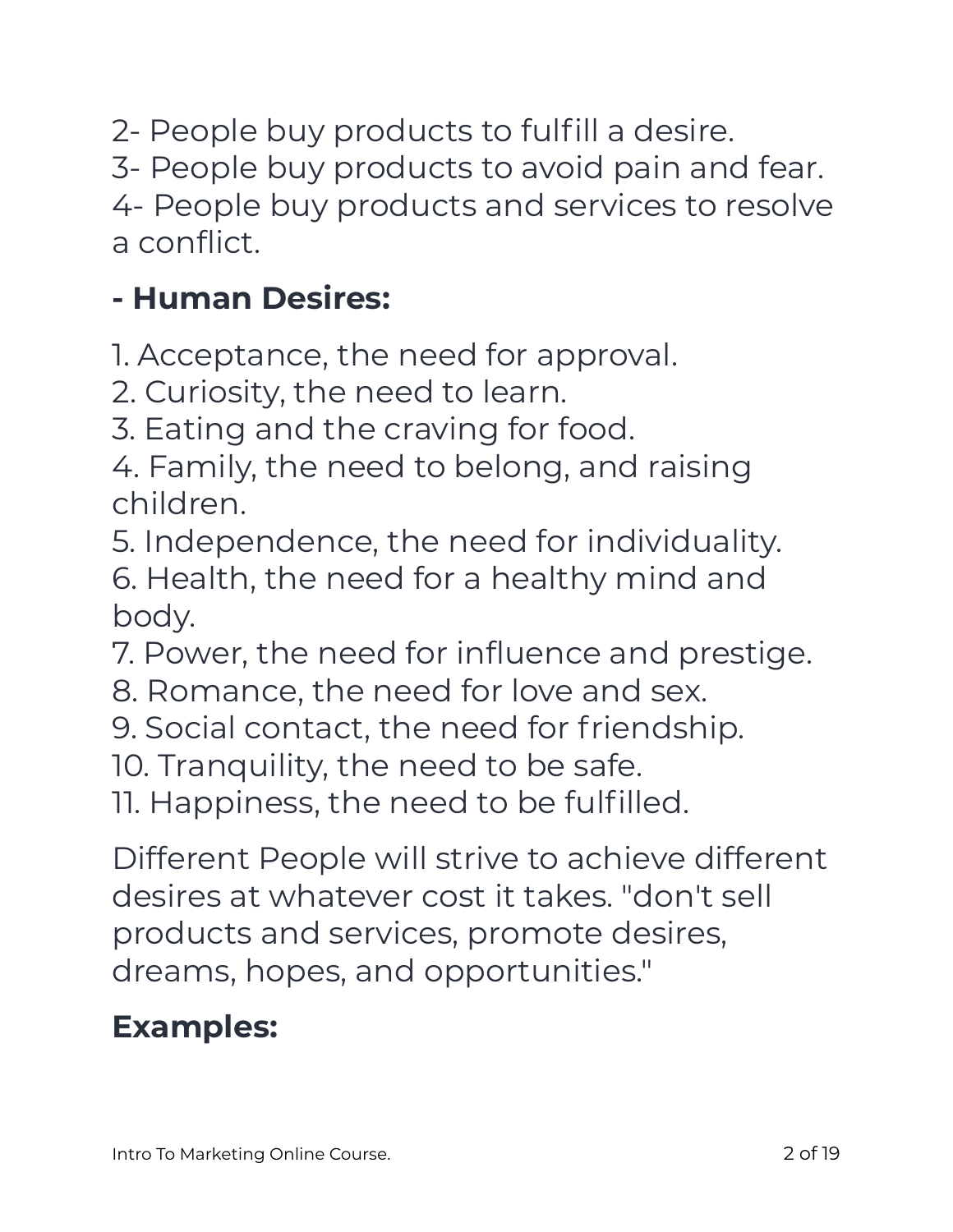- Parents work hard to spend a significant portion of their income on Disney land and bring the family together "**Happiness**. "
- An Employed lady works hard to spend her last three months' salary on a luxury bag, "**Achievement and Social Power**."

People pay extra money to buy premium insurance that might never use "Security. "

#### **- Human Fears:**

1. Fear of loneliness 2. Fear of death 3. Fear of being a coward 4. Fear of getting old 5. Fear of losing Injecting some kind of "**ethical"** fear is critical if you want your audience to take action.

# **Examples:**

- "Old and wealthy people fear not being loved."

- "Young and fit men fear sudden death."

- "Ex-army soldier fear being a coward."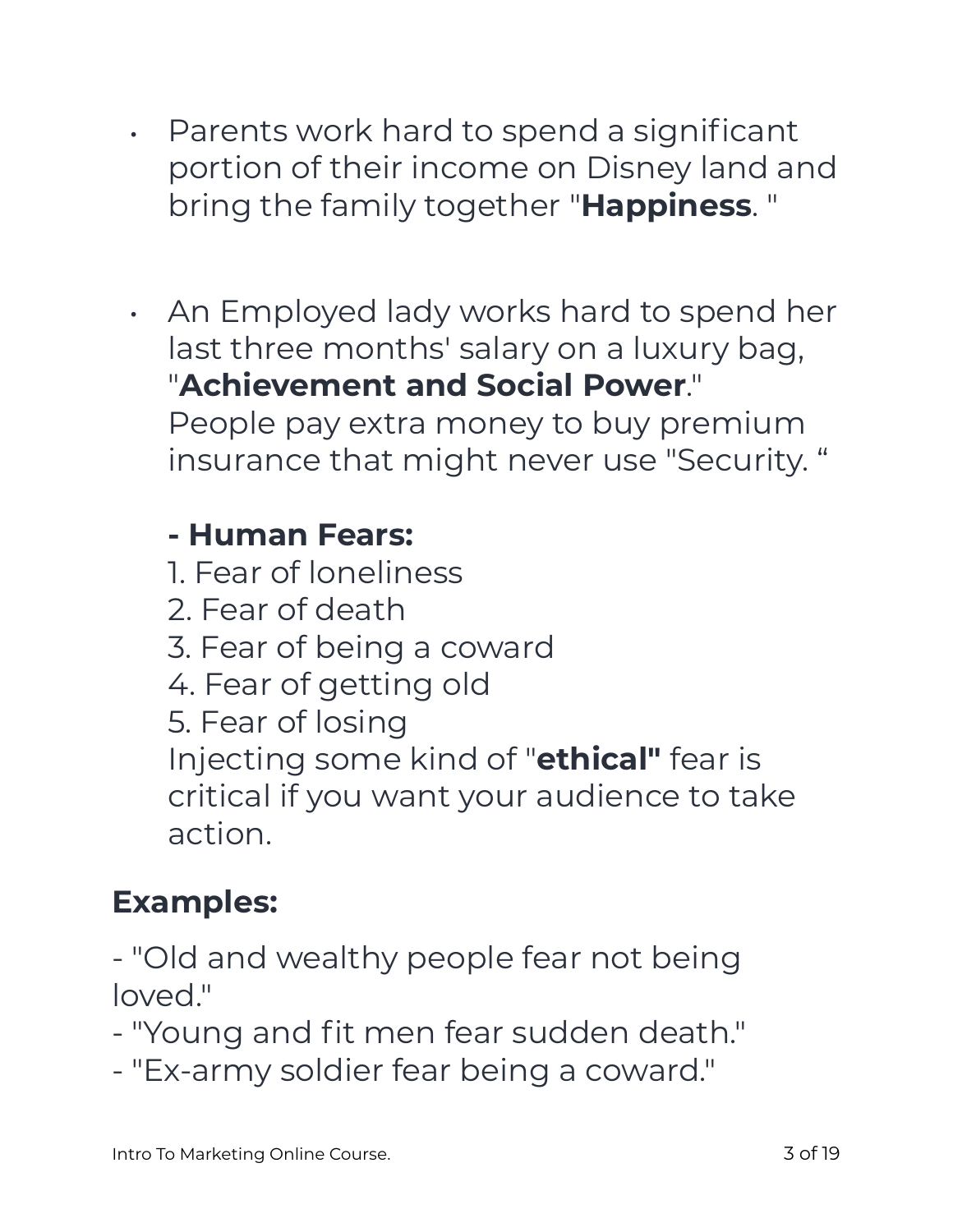- "Beautiful model fear of getting old."
- "Father/Mother fear of losing a child."

# **- Wants and Dislikes:**

Understand that most people will afford your product at a full price "**IF**" it makes them look and feel **(Wants**):

Injecting some kind of "**ethical"** fear is critical if you want your audience to take action.

# **Examples:**

- "Old and wealthy people fear not being loved." - "Young and fit men fear sudden death."

- "Ex-army soldier fear being a coward."

- "Beautiful model fear of getting old."
- "Father/Mother fear of losing a child."

### **- Wants and Dislikes:**

Understand that most people will afford your product at a full price "**IF**" it makes them look and feel **(Wants**):

#### 1. Smart

2. Cool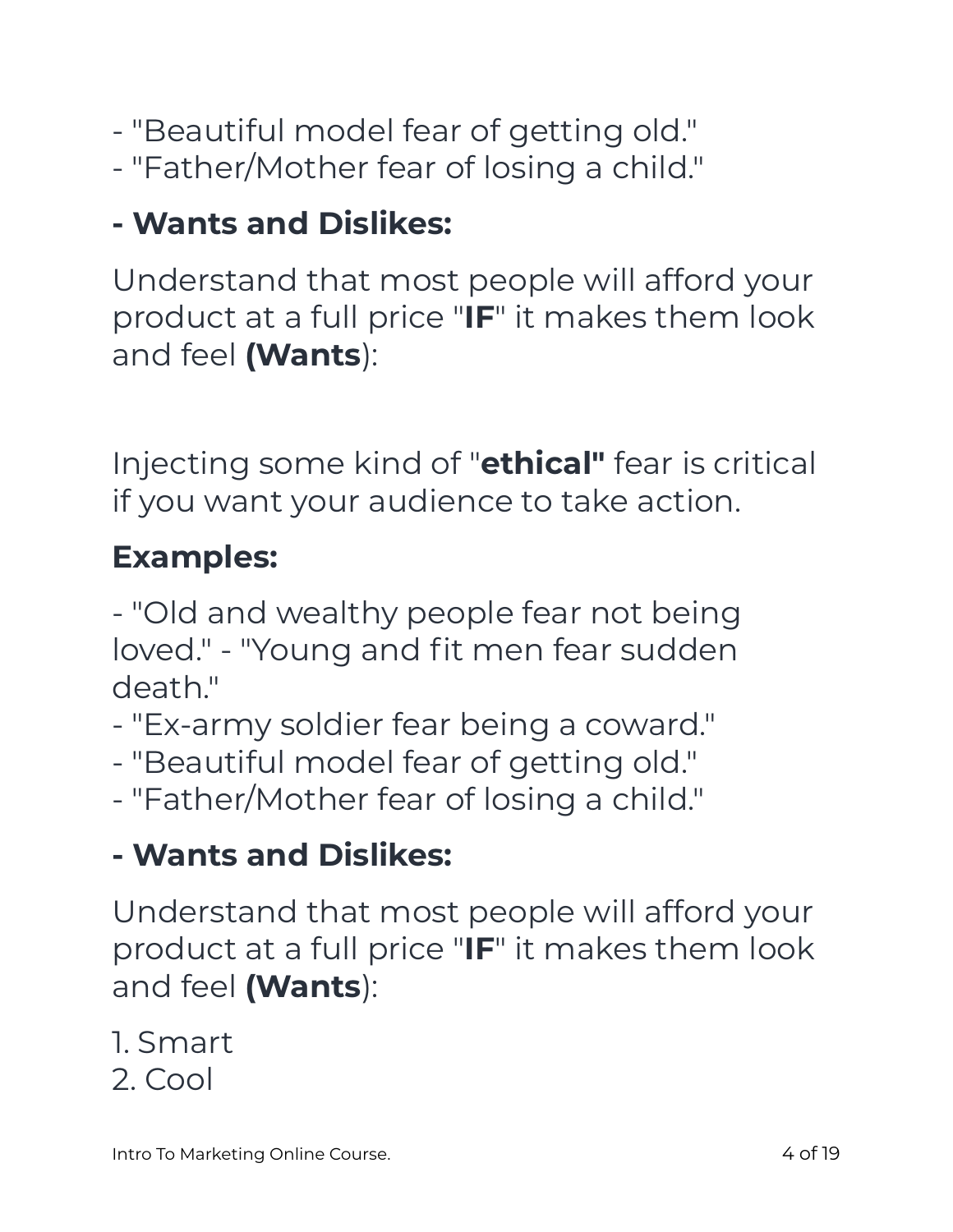- 3. Funny
- 4. Trust-worthy
- 5. Accountable
- 6. Ambitious
- 7. Powerful

### **Examples:**

- "People bought an iPod because it made them look cool and not because it's an Mp3 player."
- "People spend a \$100K/year on Harvard Business MBA program not because it's the best business school "hardly," but because it made them look and feel trustworthy, accountable, and powerful.
- 1. Smart
- 2. Cool
- 3. Funny
- 4. Trust-worthy
- 5. Accountable
- 6. Ambitious
- 7. Powerful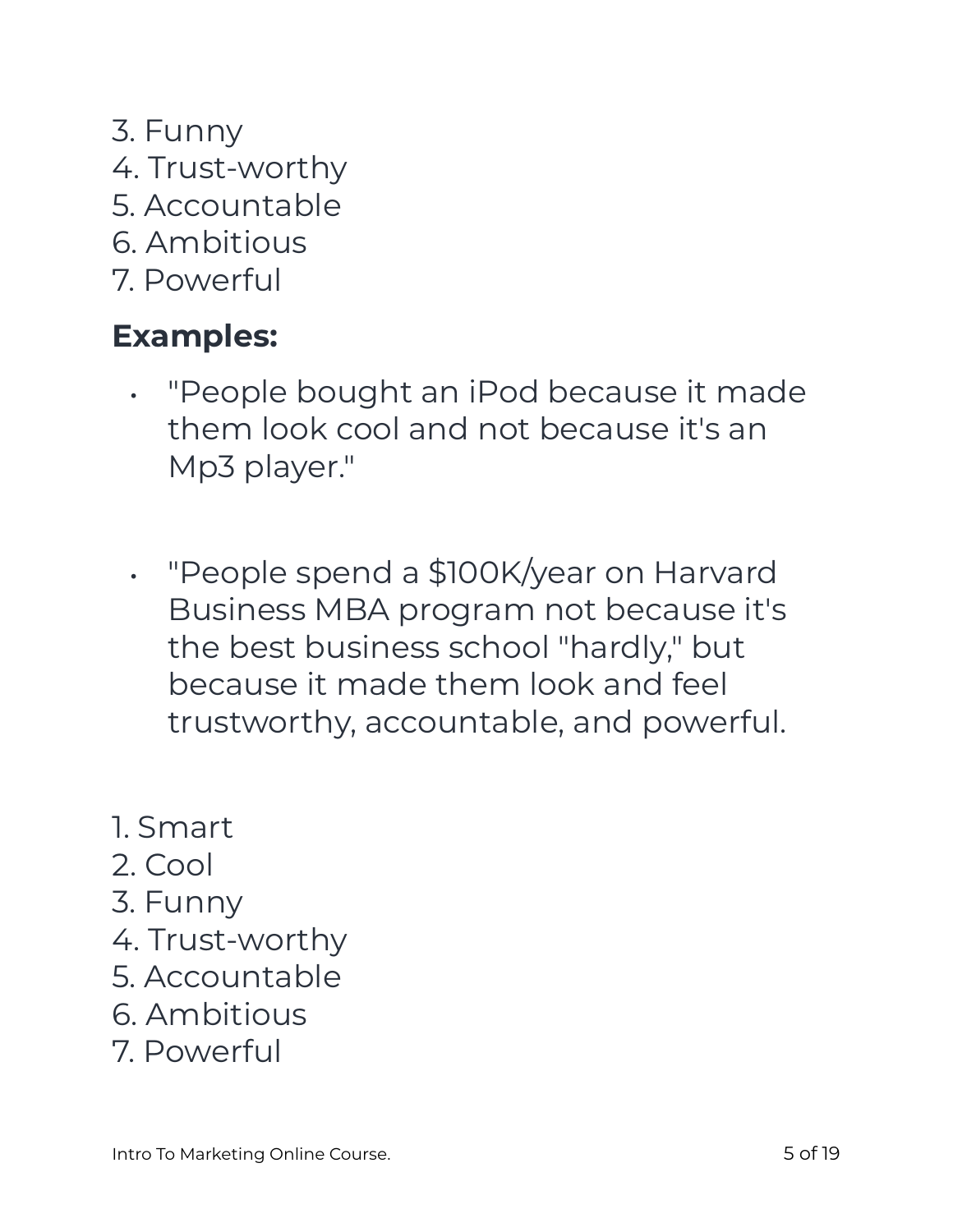#### **Examples:**

- "People bought an iPod because it made them look cool and not because it's an Mp3 player."
- "People spend a \$100K/year on Harvard Business MBA program not because it's the best business school "hardly," but because it made them look and feel trustworthy, accountable, and powerful.

And people will pay whatever it takes to avoid things that make them be perceived and feel (**Don't want**):

- Stupid
- Boring
- Cheap
- Unaccountable
- Guilty
- Failure

## **Types of human conflicts:**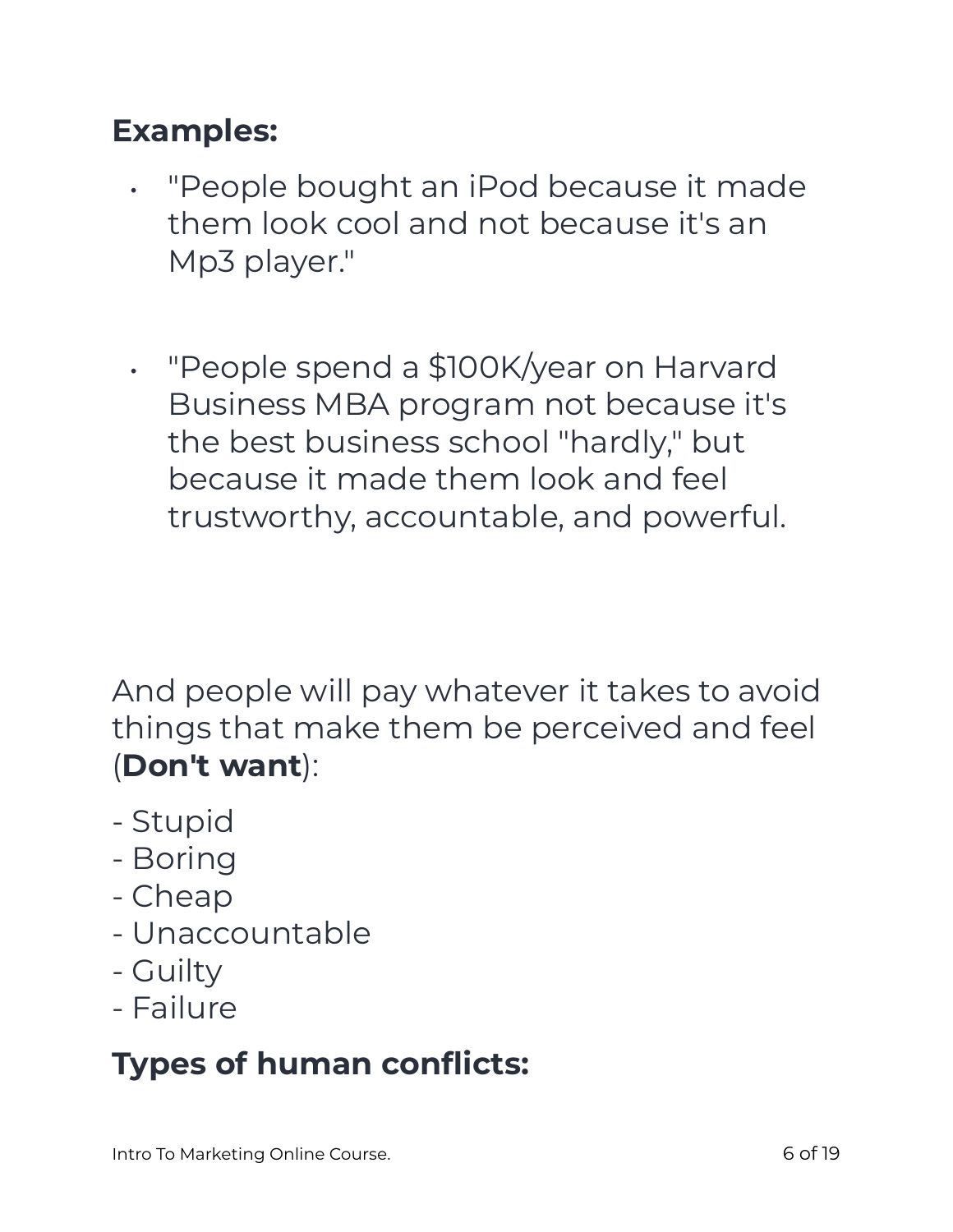**1. Human Vs. Self:** Humans throughout their lives have to deal with solving and improving many aspects of their lives.

Example: 1st Phorm: 2020 Winter Performance Release

**2. Human Vs. Human:** People daily deal with others to do business or be in a relationship, and throughout this process, there would be some conflicts between each because of looking after one's self-interest.

## Example: SHOWTIME: Couples Therapy

**Human Vs. Society:** Humans live within a community of different people with different beliefs, habits, and social status. Most people of our modern age will strive to advance in society to become wealthier, have more free time, and look more prestigious.

Example: Jennifer Aniston TV commercial A380 Emirates Airline

**Human Vs. Tools and Technology:** We use different tools and technologies to accomplish tasks; developing those tools and techniques to make things faster, easier, safer, more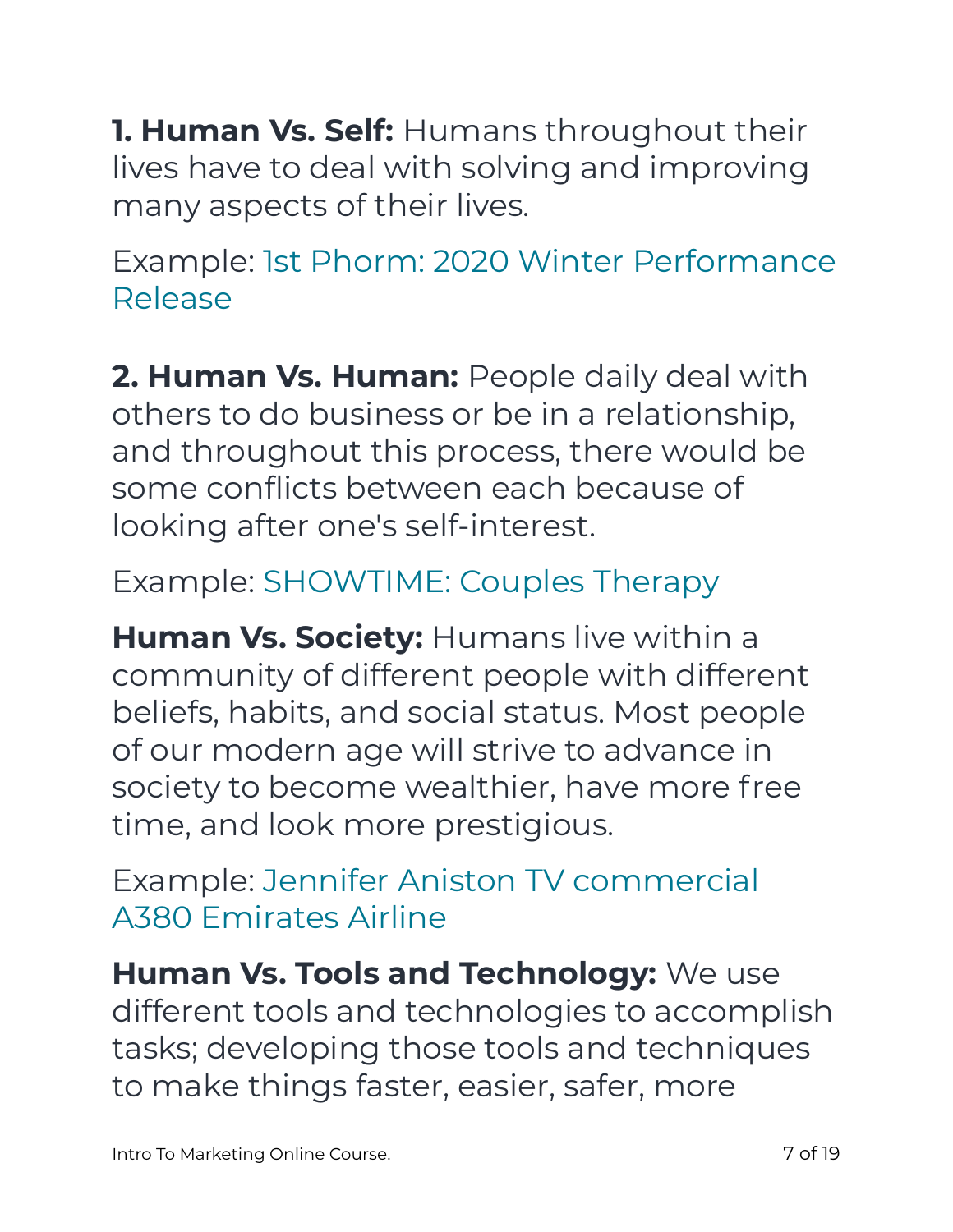elegant, convenient, and affordable is always an excellent strategy to replace the one product with new ones.

#### Example: Chatbooks: Create Photo Books from Your Phone

- Your product should be a **stress relief** for a problem or a **desirable dream** for a higher self- image future.

## **- Key customers demographics that affect buying decision:**

1. Location 2. Education level 3. Occupation 4. Annual income 5. Marital status 6. The number of children 7. Religion 8. Ethnic groups 9. Gender 10. Age

### - **Niche-down your product and serve customers who are looking for:**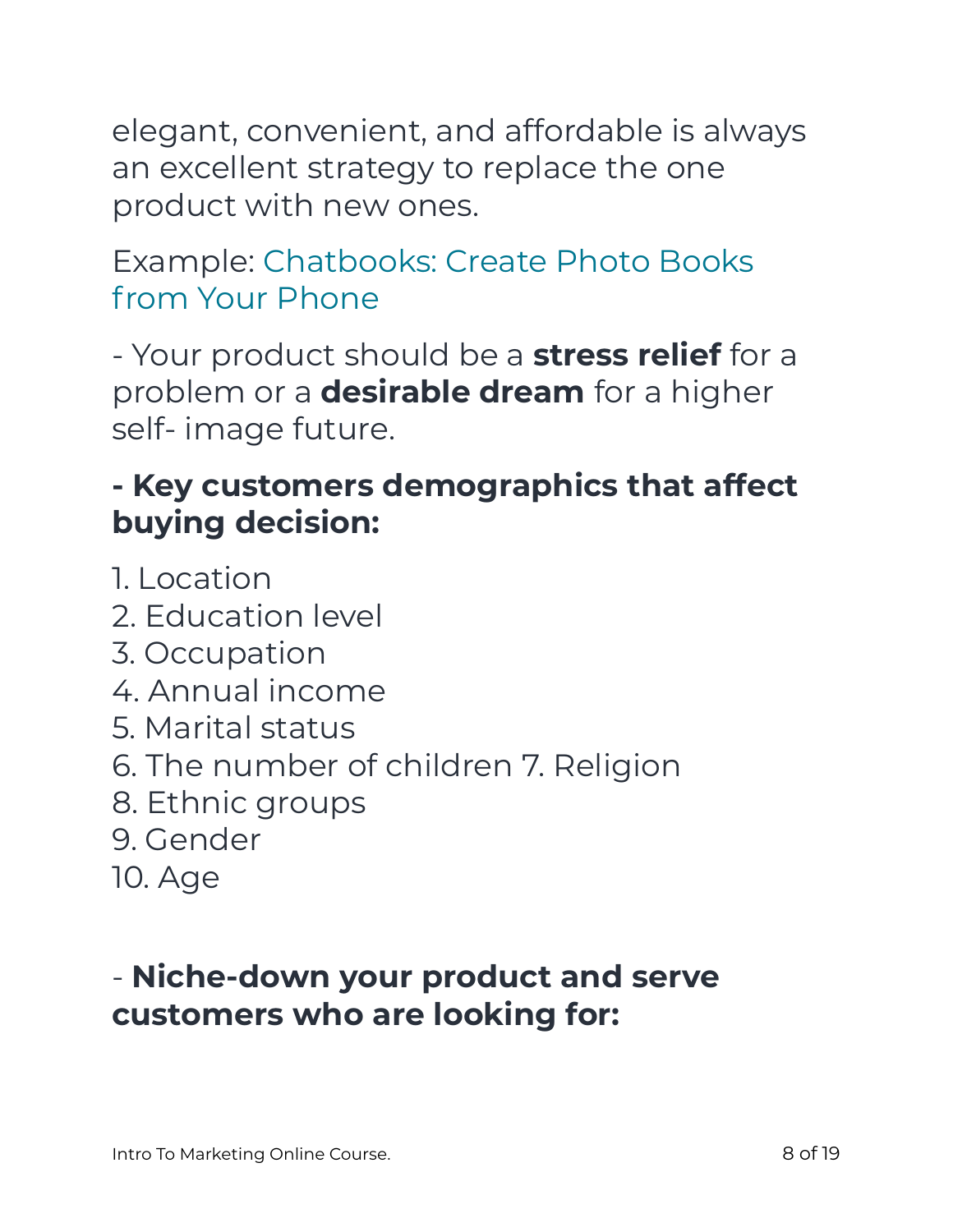- Homemade products.
- Handmade products.
- Gluten-free products.
- Personalized products.
- Organic and healthy products.
- Locally made products. - Different people buy different solutions with the same outcome for various reasons, always try to understand your customer's **struggles** and **conditions**, then find a solution tailored toward that specific customer.

#### **Example:**

Let's assume that you want to develop a workout program, and you are not clear on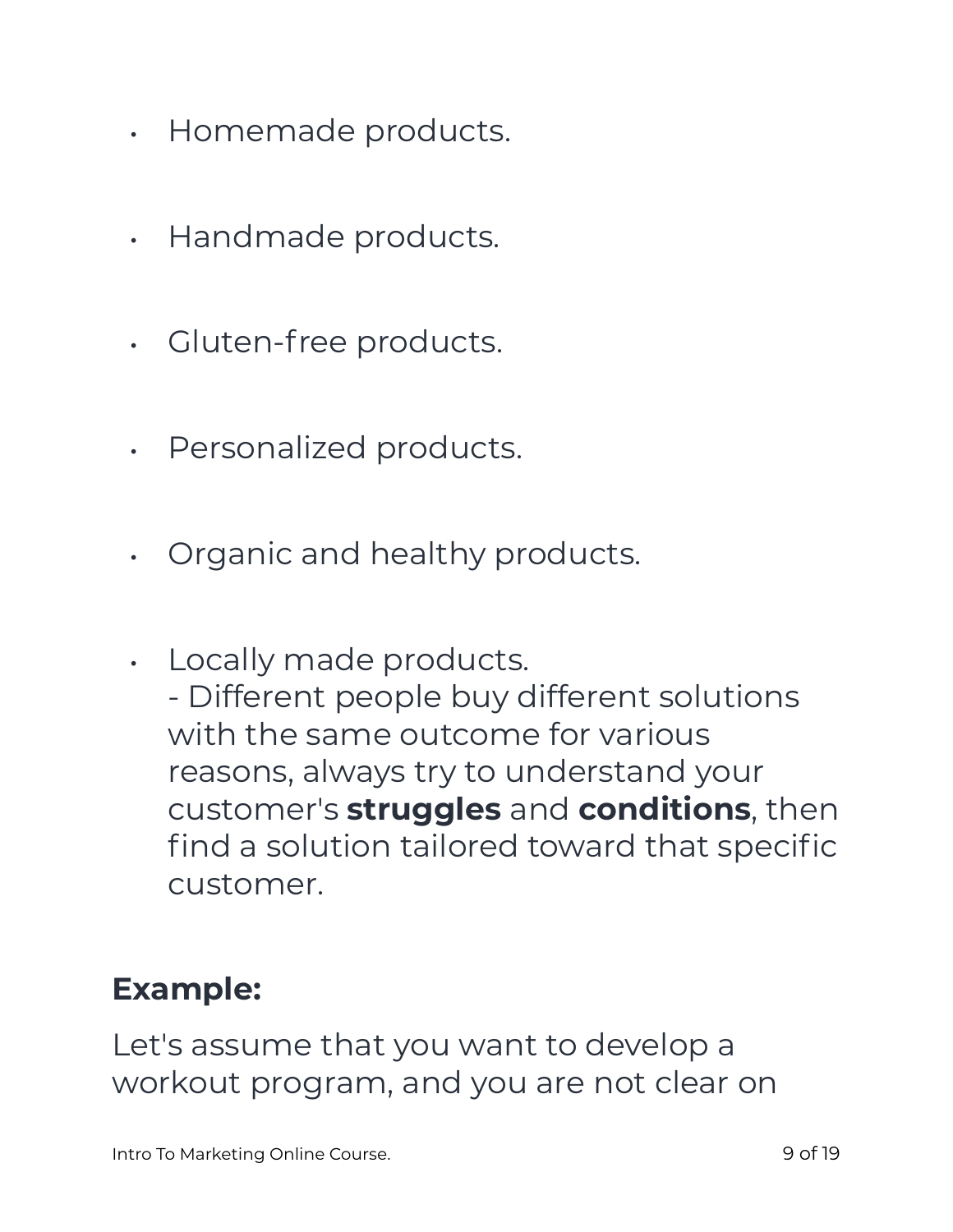what type of product you should come up with, your goal is to be specific about who your target audience is.

- 1. People who dislike the gym and can afford personal home training. | e.g., Find your trainer
- 2. People who like gym and can afford personal training. | e.g., Royal personal training
- 3. People who like gym and can afford group training. | e.g., The wall
- 4. People who are highly motivated and can only afford online training. | e.g., Train with kickoff
- 5. People who are highly motivated and can only afford a mobile app. | e.g., Jefit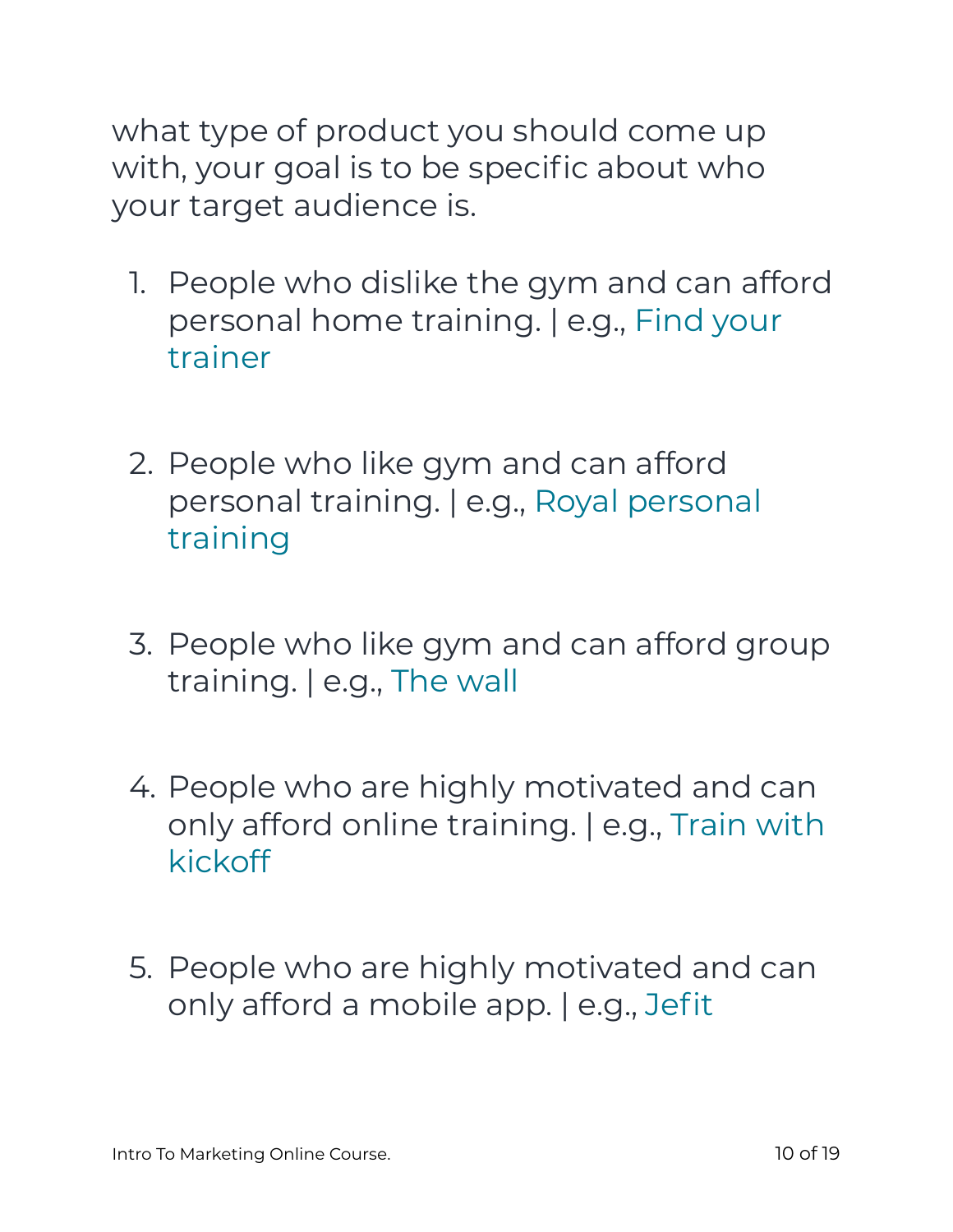6. People who can not manage to stick with a workout training and would prefer to lose weight with a diet program. | e.g., Hello Fresh

We can achieve such a result by applying the following formula:

**For a specific group of people with a particular problem, I will deliver a solution that provides a particular value and transforms their current situation to a specific outcome.** 

# **Example:**

For working and overweight mom, with lowincome less than 25k/year, who is looking to lose a few extra pounds, gain back her selfconfidence and feel attractive.

I will provide an efficient step-by-step workout system that guides her to lose 10 pounds in 3 months with a cost of less than \$10 a month.

# **Who is my target audience?**

- Overweight, low-income working moms.

# **What do they want?**

- They want to lose weight.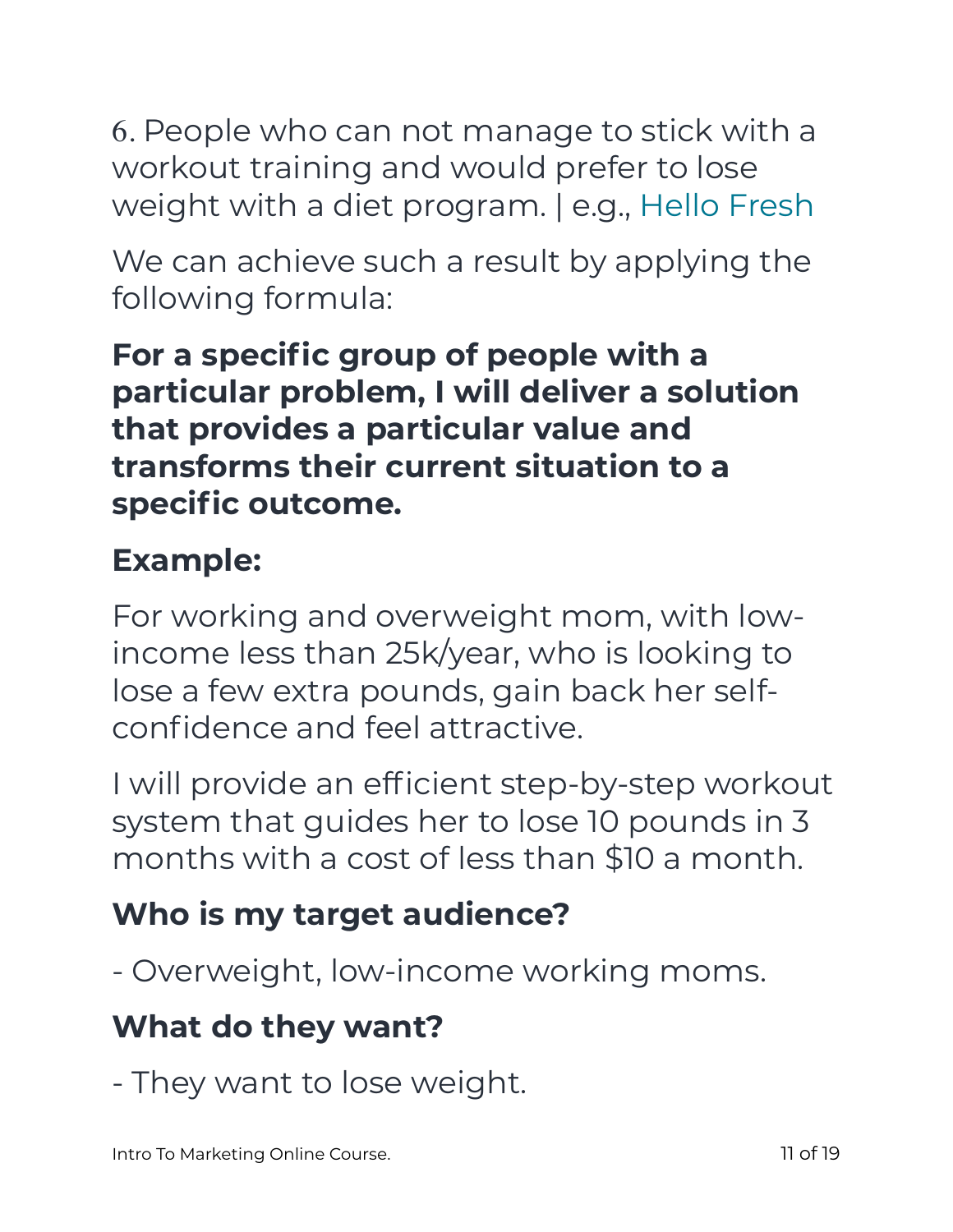## **How can I help them reach that goal?**

- Offer them an efficient and low-cost workout system.

Let's look have another look at the Strategyzer.com value proposition canvas.



**Specific Customer + Problem** | E.g., Working & overweight mom. → **Product & Services (Solution)** | E.g., Step-by-step workout system.

**Pains** | E.g., No time. → **Pains Relievers** | E.g., 30 minutes a day.

Intro To Marketing Online Course. 12 of 19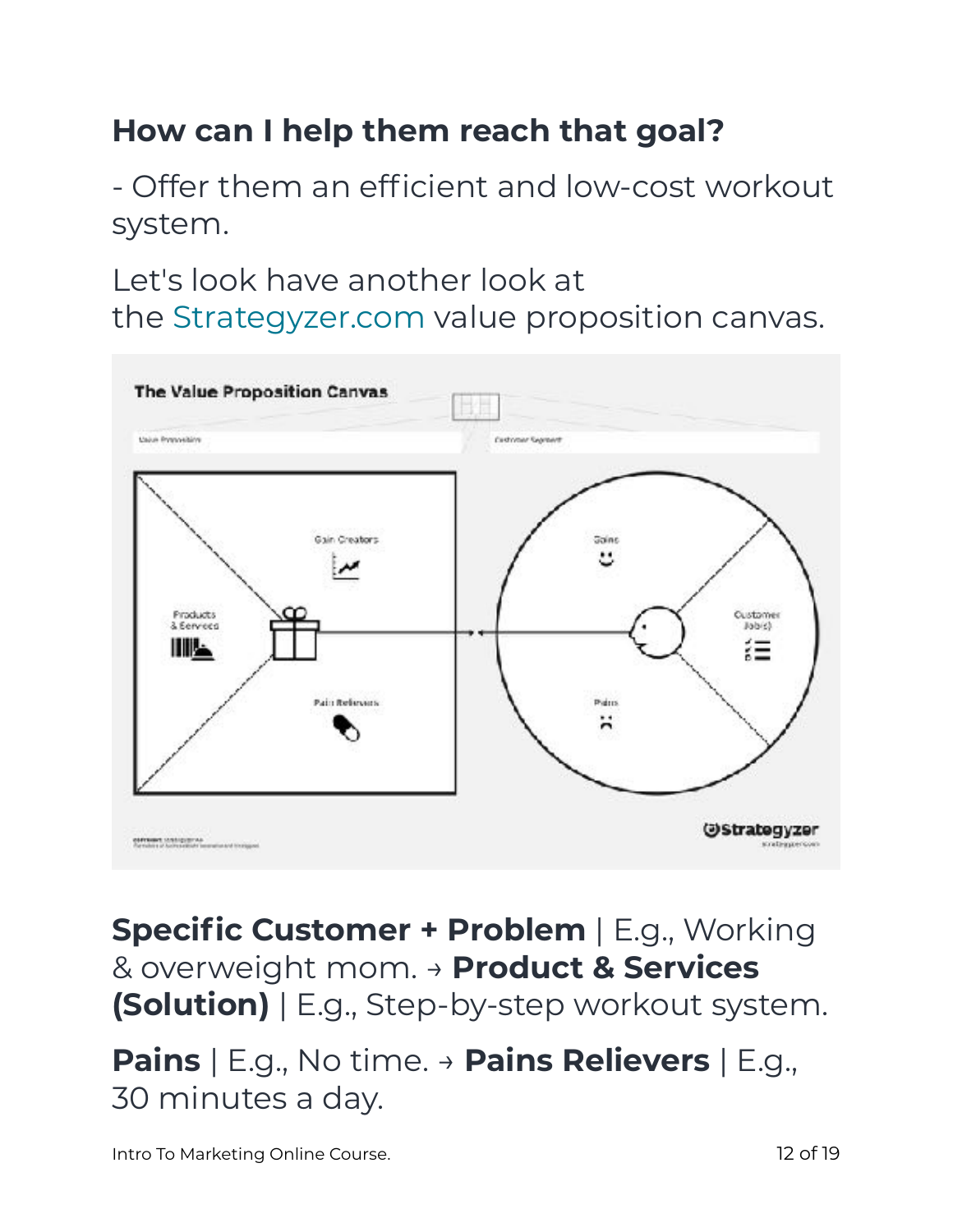**Gains** | E.g., Fit body. → **Gains Creators** | E.g., Lose 10 pounds in 3 months.

#### **Other resources:**

Alomoves.com is a platform that sells one product (Yoga mini-courses) to many groups of customers, notice how they position each course to speak to a diverse group of people wants, and motivations.

- KHALSA WAY PRENATAL YOGA
- PRIMAL STRENGTH
- YOGA FOR HIKERS
- SLOW AND STEADY
- THE PYRAMID: STACKED

# **Chapter 2 Assignment**, Step 1: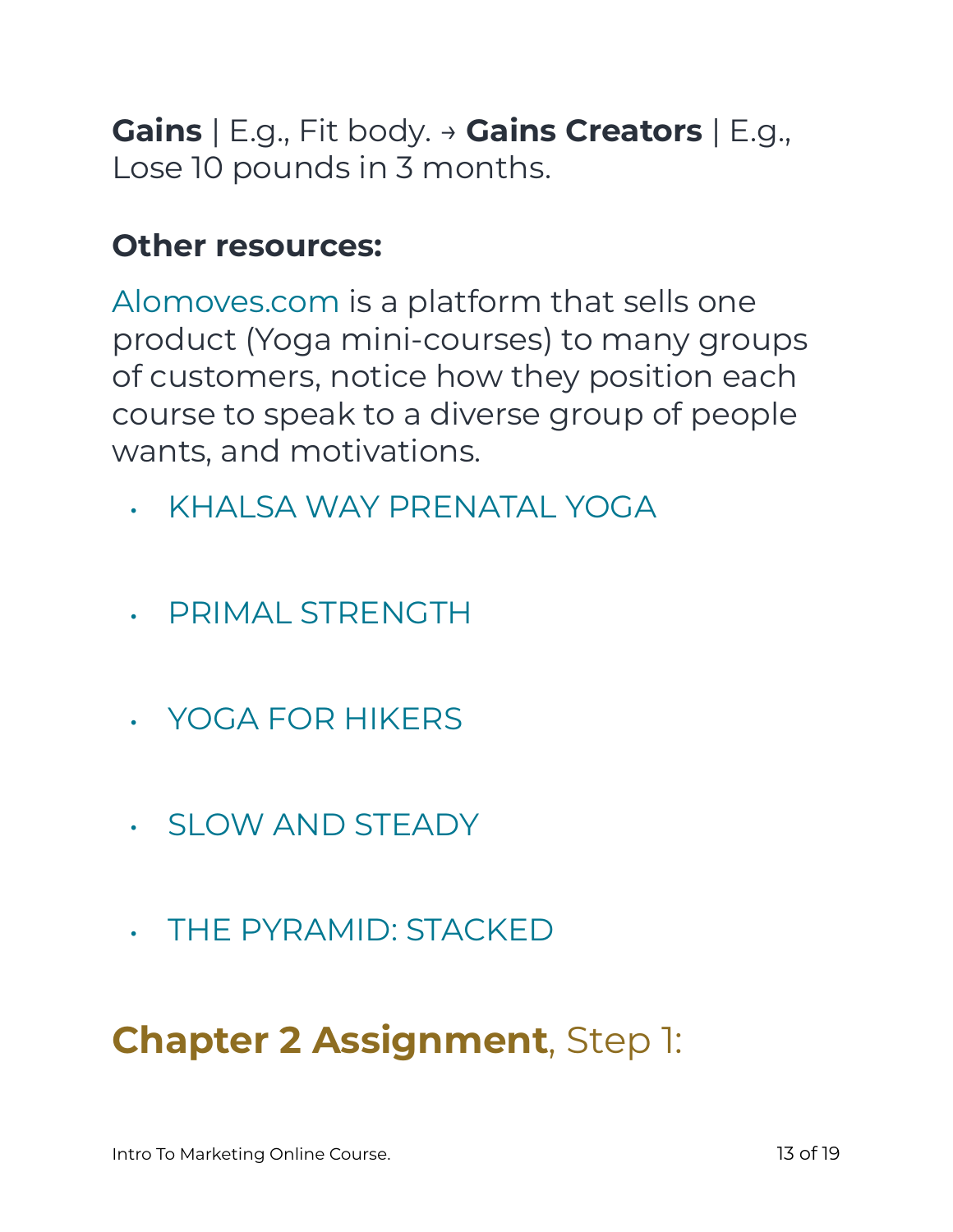I would like you to research a specific group of community around a shared problem; you can choose your industry or an industry you are interested in.

# **Tools:**

- Google.com
- Quora.com
- Answers.yahoo.com

#### **Keywords to research:**

- I'm frustrated with + Your Topic.
- Sick of + Your Topic.
- Afraid of + Your Topic.
- Tired with + Your Topic.
- Hate to + Your Topic.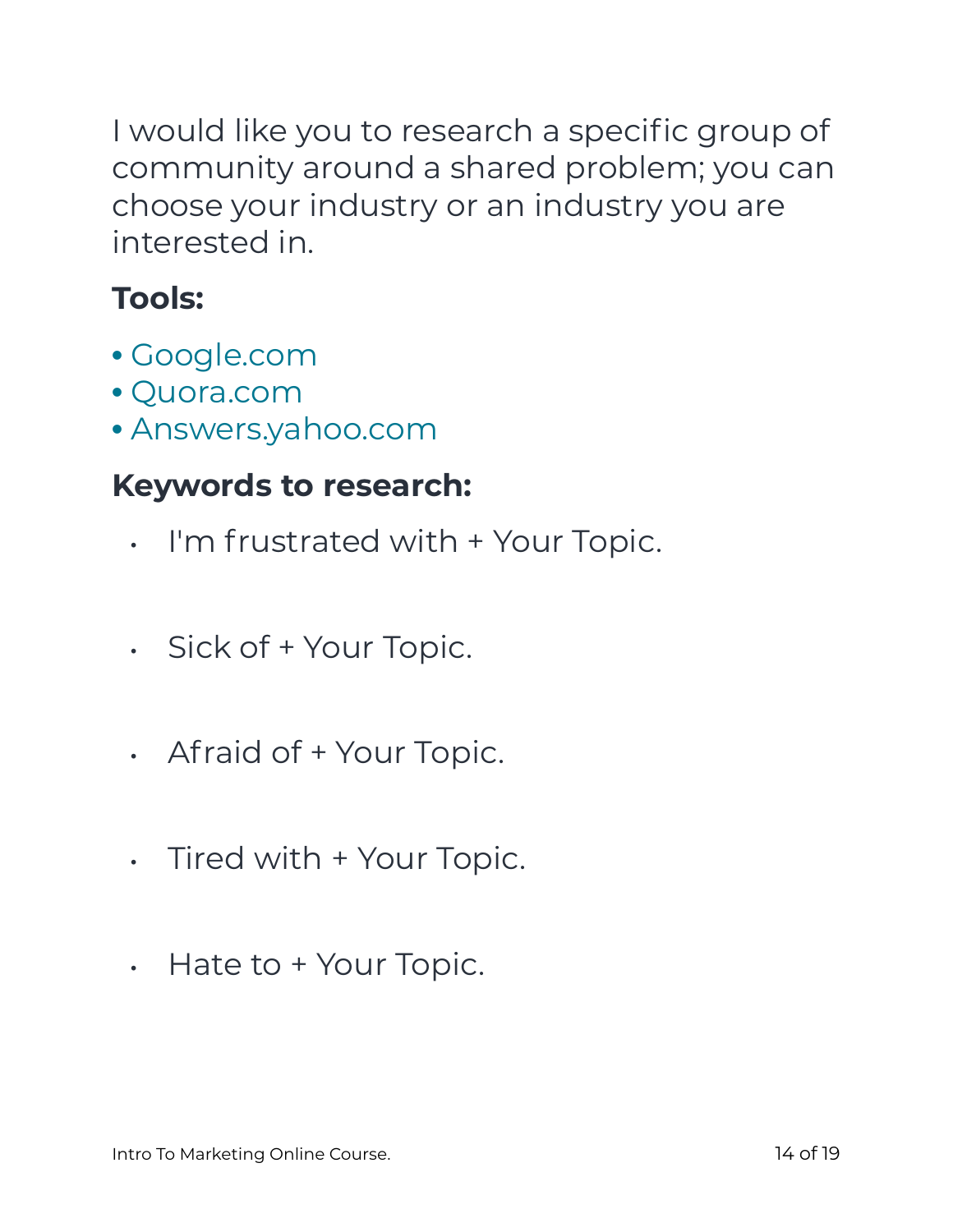• How to + Your Topic.

- Look for communities, blogs, and forums with articles that have high readership and comments.

- Go through the entire article and highlight:

- Problems, current situation, pains, fears, frustrations, hopes.
- Current job and family responsibilities and pressure.
- Interests, hobbies, age, marital status, income if available.

- **Try not to judge, listen to their fears and frustrations**, what makes them sad or ashamed, what kind of problems do they have, and how it affects their lives?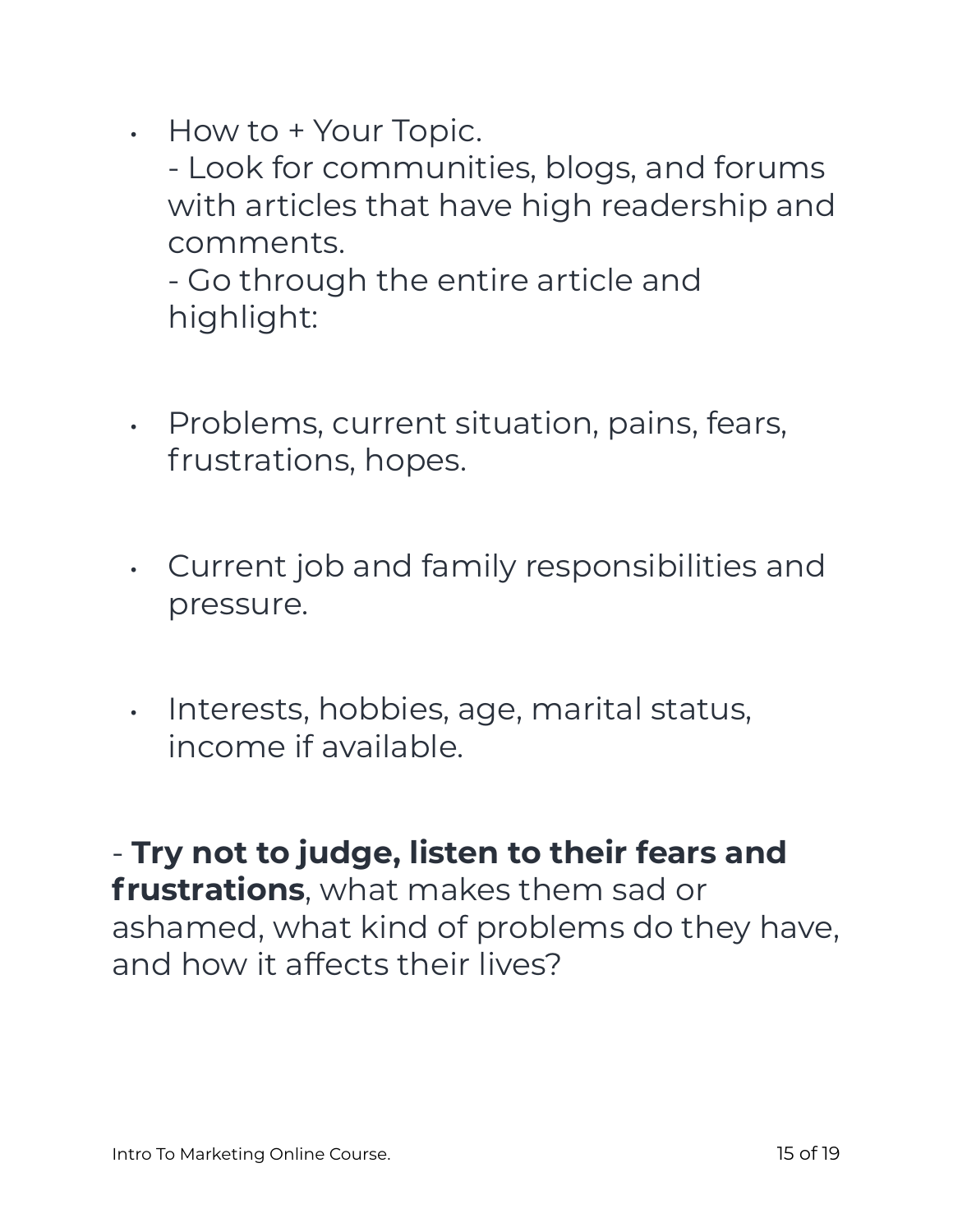



(DD (door daughter) is a fussy and high-needs biby. She hates her conseat and arrides, needs to be carried and noving at all times, never naps, gets colic from forn-10pm every fay, and has recently begun waking up to nurse almosy every lour during the night.

flows DD (directiophist) more than anything and we do have tons of wonderful, teppy moments tigether, but I feel like I've been running on a short crouit lately. Today, DD (door loughted and I had to run emands, On the ride home, DD (door isupher) of course starts screaming. I got so overwhelmed and upset that I yelled lack at her, "What is your problem" Stop crying! What can you possibly need?!" I stopped dead in my tracks. That is so completely not me. I always try to soothe he and tell her that it's ok and that we're almost home, and I know that also is just a sweet little baby vito wants to be sruggled and is still trying to get used to this big vorid. It's not her taut and I test so guity for getting so must sted! I feel ties a brible mother!

Sony to vent, but just needed to stare with other morts who might understand. Anyone BTDT (hiem there, done that) and have advice on how to avoid frustration?



Nou figuriors I Noutuners

- If they hired you as a consultant, how would you transform their current situation to a better and more comfortable one? What kind of solution would fit them the best? Remember, it's not about your product, it's about the transformation.

- Search for images, YouTube videos, and interviews around the problems of your topic, don't underestimate the power of visualization.

- If you are studying a lifestyle business, then consider their visual language, how do they look, any specific colors or patterns? How do they communicate?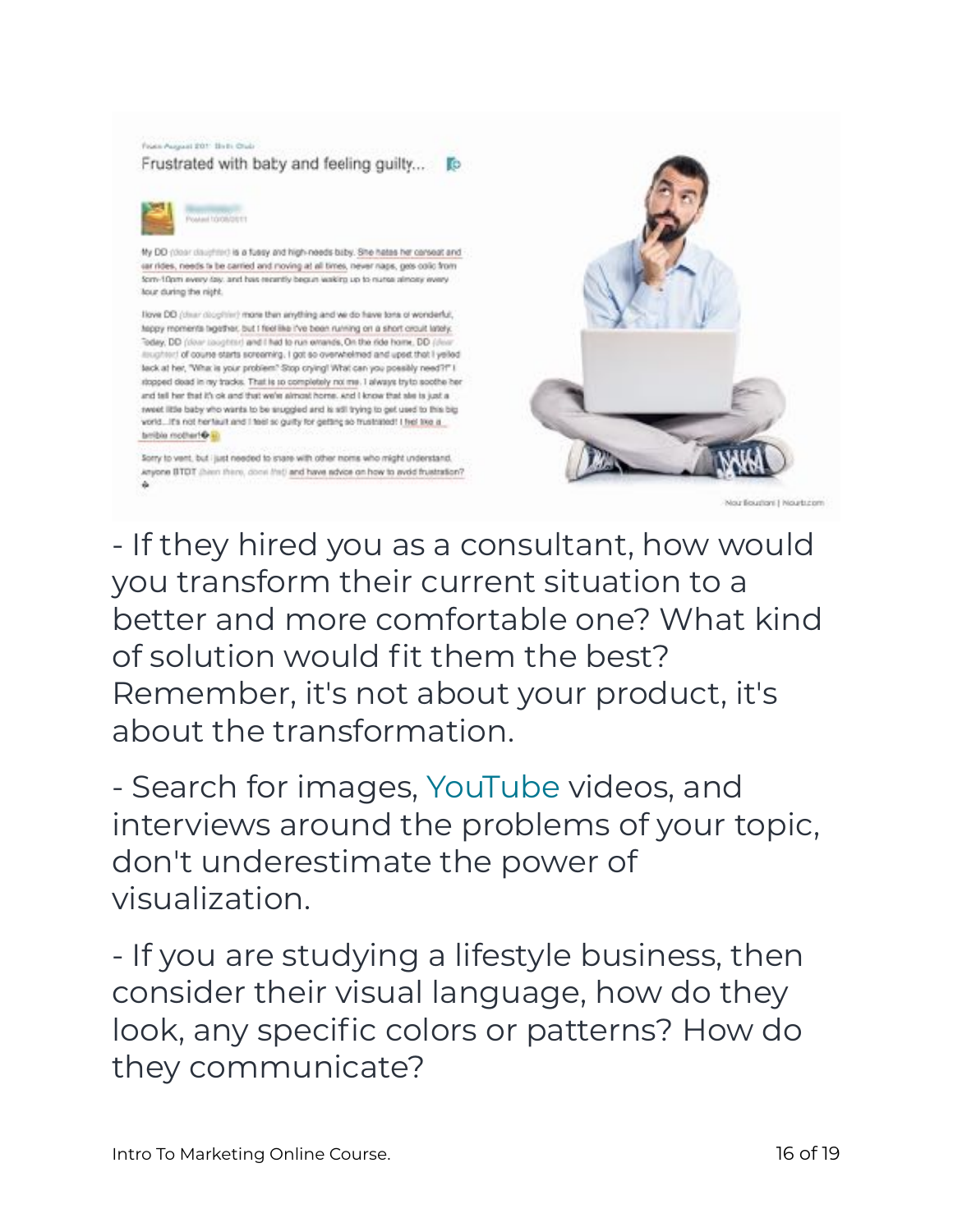**Note:** Use websites such as Pinterest, Instagram, and Tumblr to come up with a visual board and mood of your target audience.



# **Chapter 2 Assignment** - Step 2:

Once you gather all of that information, you can move to section 2 of this assignment,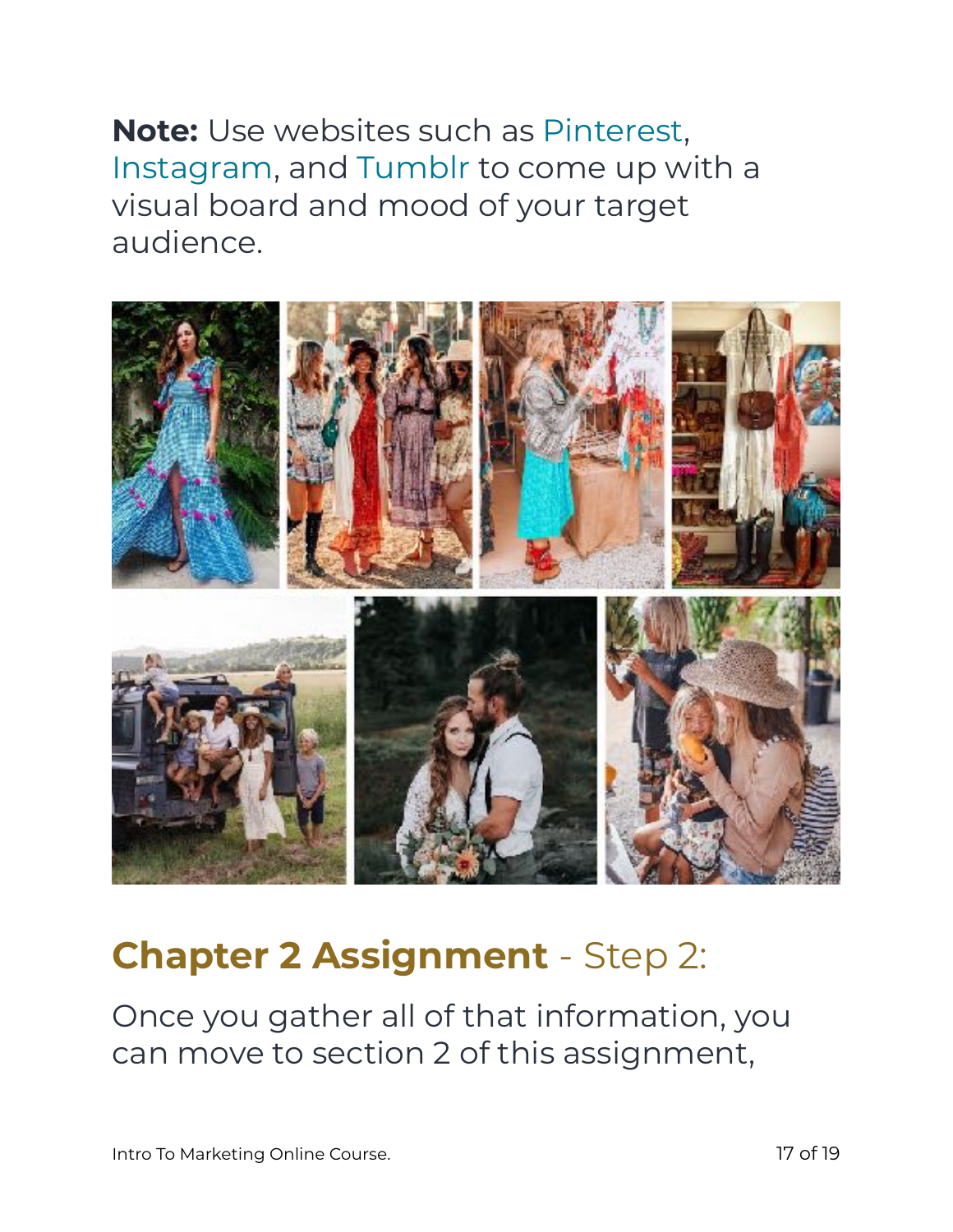which is a clear plan of your target audience and how to deliver a value that benefits them.

# **Target audience plan includes:**

- What type of people do you want to serve?
- What is their limitation?

- What are their frustrations, fears, and pain points?

- What motivates them?

- Where can you find them? Collect websites, articles, and forums links.

- How can you reach out to them? Are they influenced by specific influencers or bloggers? Who are they? Do they gather in particular locations and meetings?

Take your time and do this part correctly; this research and planning will save you so much time and money for product creation and marketing.

If you have questions, please let me know in the course Q&A section. I will see you in the next video.